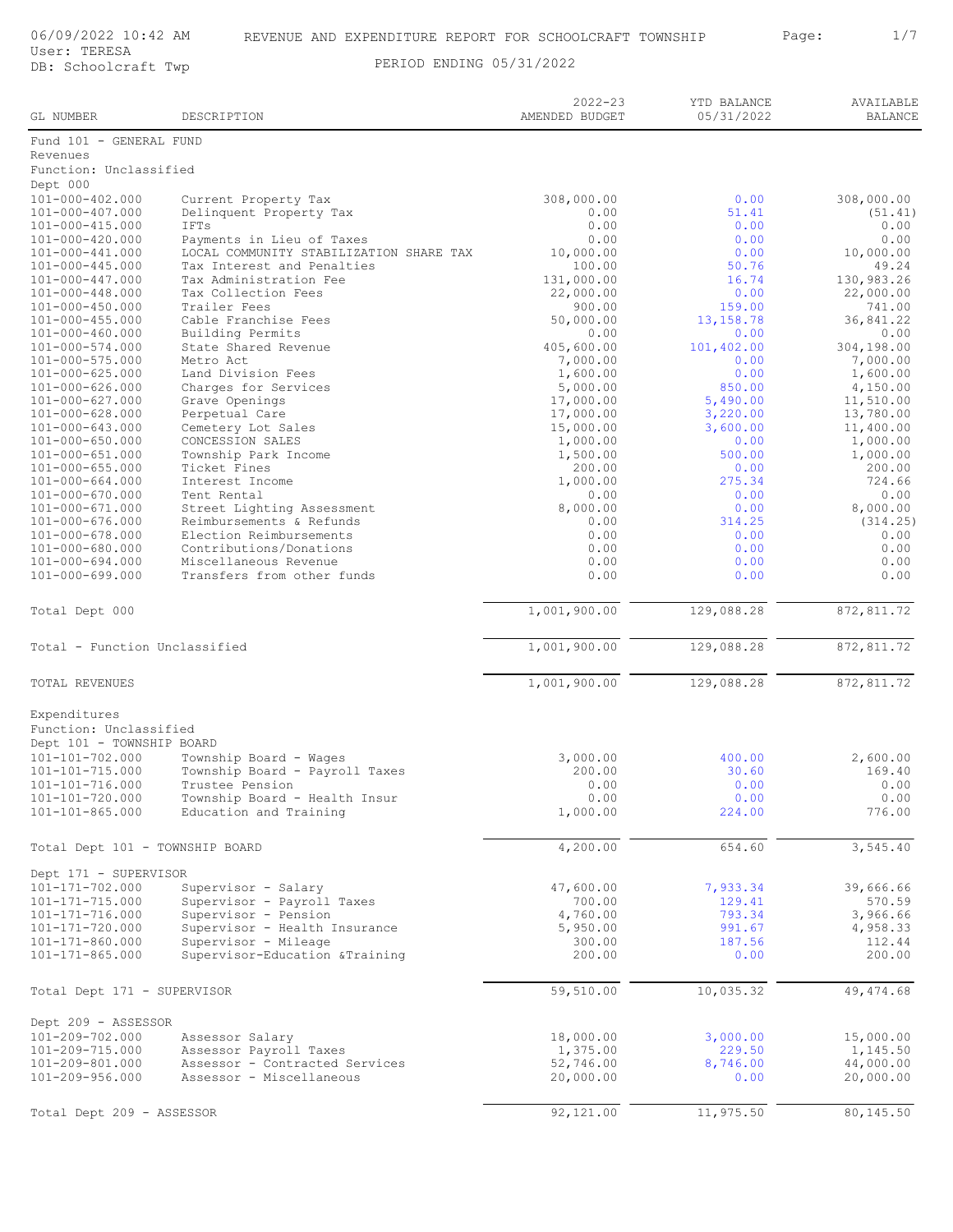| GL NUMBER                             | DESCRIPTION                                                       | $2022 - 23$<br>AMENDED BUDGET | YTD BALANCE<br>05/31/2022 | AVAILABLE<br><b>BALANCE</b> |
|---------------------------------------|-------------------------------------------------------------------|-------------------------------|---------------------------|-----------------------------|
| Fund 101 - GENERAL FUND               |                                                                   |                               |                           |                             |
| Expenditures                          |                                                                   |                               |                           |                             |
| Dept 215 - CLERK                      |                                                                   |                               |                           |                             |
| 101-215-702.000                       | Clerk - Salary                                                    | 50,125.00                     | 8,354.16                  | 41,770.84                   |
| 101-215-715.000<br>101-215-716.000    | Clerk - Payroll Taxes<br>Clerk - Pension                          | 730.00<br>5,012.50            | 136.28<br>835.42          | 593.72                      |
| 101-215-720.000                       | Clerk - Health Insurance                                          | 6, 265.50                     | 1,044.26                  | 4,177.08<br>5,221.24        |
| 101-215-860.000                       | Clerk - Mileage                                                   | 100.00                        | 0.00                      | 100.00                      |
| 101-215-865.000                       | Clerk - Education and Training                                    | 100.00                        | 0.00                      | 100.00                      |
| Total Dept 215 - CLERK                |                                                                   | 62,333.00                     | 10,370.12                 | 51,962.88                   |
| Dept 247 - BOARD OF REVIEW            |                                                                   |                               |                           |                             |
| 101-247-702.000                       | Board of Review - Wages                                           | 1,500.00                      | 0.00                      | 1,500.00                    |
| 101-247-715.000                       | Board of Review -Payroll Taxes                                    | 50.00                         | 0.00                      | 50.00                       |
| $101 - 247 - 865.000$                 | Education and Training                                            | 0.00                          | 0.00                      | 0.00                        |
| Total Dept 247 - BOARD OF REVIEW      |                                                                   | 1,550.00                      | 0.00                      | 1,550.00                    |
|                                       |                                                                   |                               |                           |                             |
| Dept 253 - TREASURER                  |                                                                   |                               |                           |                             |
| 101-253-702.000                       | Treasurer - Salary                                                | 50,125.00                     | 8,354.16                  | 41,770.84                   |
| 101-253-715.000                       | Treasurer - Payroll Taxes                                         | 730.00                        | 136.28                    | 593.72                      |
| 101-253-716.000<br>101-253-720.000    | Treasurer - Pension                                               | 5,012.50<br>6,265.50          | 835.42                    | 4,177.08                    |
| $101 - 253 - 860.000$                 | Treasurer - Health<br>Treasurer - Mileage                         | 100.00                        | 1,044.25<br>0.00          | 5,221.25<br>100.00          |
| $101 - 253 - 865.000$                 | Treasurer-Education & Training                                    | 300.00                        | 0.00                      | 300.00                      |
|                                       |                                                                   |                               |                           |                             |
| Total Dept 253 - TREASURER            |                                                                   | 62,533.00                     | 10,370.11                 | 52, 162.89                  |
| Dept 262 - ELECTIONS                  |                                                                   |                               |                           |                             |
| 101-262-702.000                       | Elections - Wages                                                 | 7,000.00                      | 1,870.00                  | 5,130.00                    |
| 101-262-715.000                       | Elections - Payroll Tax                                           | 0.00                          | 0.00                      | 0.00                        |
| 101-262-727.000                       | Elections - Supplies                                              | 3,500.00                      | 502.55                    | 2,997.45                    |
| $101 - 262 - 956.000$                 | Elections - Miscellaneous                                         | 700.00                        | 250.00                    | 450.00                      |
| $101 - 262 - 970.000$                 | ELECTIONS - CAPITAL OUTLAY                                        | 5,125.00                      | 0.00                      | 5,125.00                    |
| Total Dept 262 - ELECTIONS            |                                                                   | 16,325.00                     | 2,622.55                  | 13,702.45                   |
| Dept 265 - BUILDING AND GROUNDS       |                                                                   |                               |                           |                             |
| $101 - 265 - 704.000$                 | BUILDING & GROUNDS - PART TIME WAGES                              | 0.00                          | 275.00                    | (275.00)                    |
| 101-265-715.000                       | BUILDING & GROUNDS - PAYROLL TAXES                                | 0.00                          | 21.04                     | (21.04)                     |
| 101-265-752.000                       | BUILDING & GROUNDS - SUPPLIES                                     | 500.00                        | 173.10                    | 326.90                      |
| 101-265-801.000                       | BUILDING & GROUNDS-CONTRACT SERVICES                              | 2,000.00                      | 0.00                      | 2,000.00                    |
| $101 - 265 - 850.000$                 | Building & Grounds - Telephone                                    | 4,500.00                      | 796.53                    | 3,703.47                    |
| 101-265-919.000<br>101-265-920.100    | BUILDING & GROUNDS - GARBAGE                                      | 250.00                        | 56.18                     | 193.82                      |
| 101-265-921.100                       | BUILDING & GROUNDS - ELECTRIC<br>BUILDING & GROUNDS - NATURAL GAS | 5,000.00<br>1,000.00          | 717.41<br>444.74          | 4,282.59<br>555.26          |
| 101-265-930.000                       | BUILDING & GROUNDS - REPAIRS & MAINTENAN                          | 10,000.00                     | 175.00                    | 9,825.00                    |
| 101-265-931.000                       | BUILDING & GROUND - EQUIPMENT MAINT.                              | 0.00                          | 0.00                      | 0.00                        |
| 101-265-970.000                       | Building&Grounds-CapitalOutlay                                    | 50,000.00                     | 0.00                      | 50,000.00                   |
| Total Dept 265 - BUILDING AND GROUNDS |                                                                   | 73,250.00                     | 2,659.00                  | 70,591.00                   |
|                                       |                                                                   |                               |                           |                             |
| Dept 276 - CEMETERY                   |                                                                   |                               |                           |                             |
| 101-276-801.000                       | Cemetery - Lawn Care                                              | 52,400.00                     | 13,100.00                 | 39,300.00                   |
| 101-276-802.000                       | Cemetery - Grave Openings                                         | 17,000.00                     | 5,145.00                  | 11,855.00                   |
| 101-276-918.000<br>101-276-919.000    | CEMETERY - WATER                                                  | 200.00<br>800.00              | 27.90<br>109.96           | 172.10<br>690.04            |
| 101-276-920.100                       | CEMETERY - GARBAGE<br>CEMETERY - ELECTRIC                         | 1,500.00                      | 258.99                    | 1,241.01                    |
| 101-276-930.000                       | CEMETERY - REPAIRS & MAINTENANCE                                  | 15,000.00                     | 1,310.00                  | 13,690.00                   |
| 101-276-970.000                       | Cemetery - Capital Outlay                                         | 7,000.00                      | 0.00                      | 7,000.00                    |
|                                       |                                                                   |                               |                           |                             |
| Total Dept 276 - CEMETERY             |                                                                   | 93,900.00                     | 19,951.85                 | 73,948.15                   |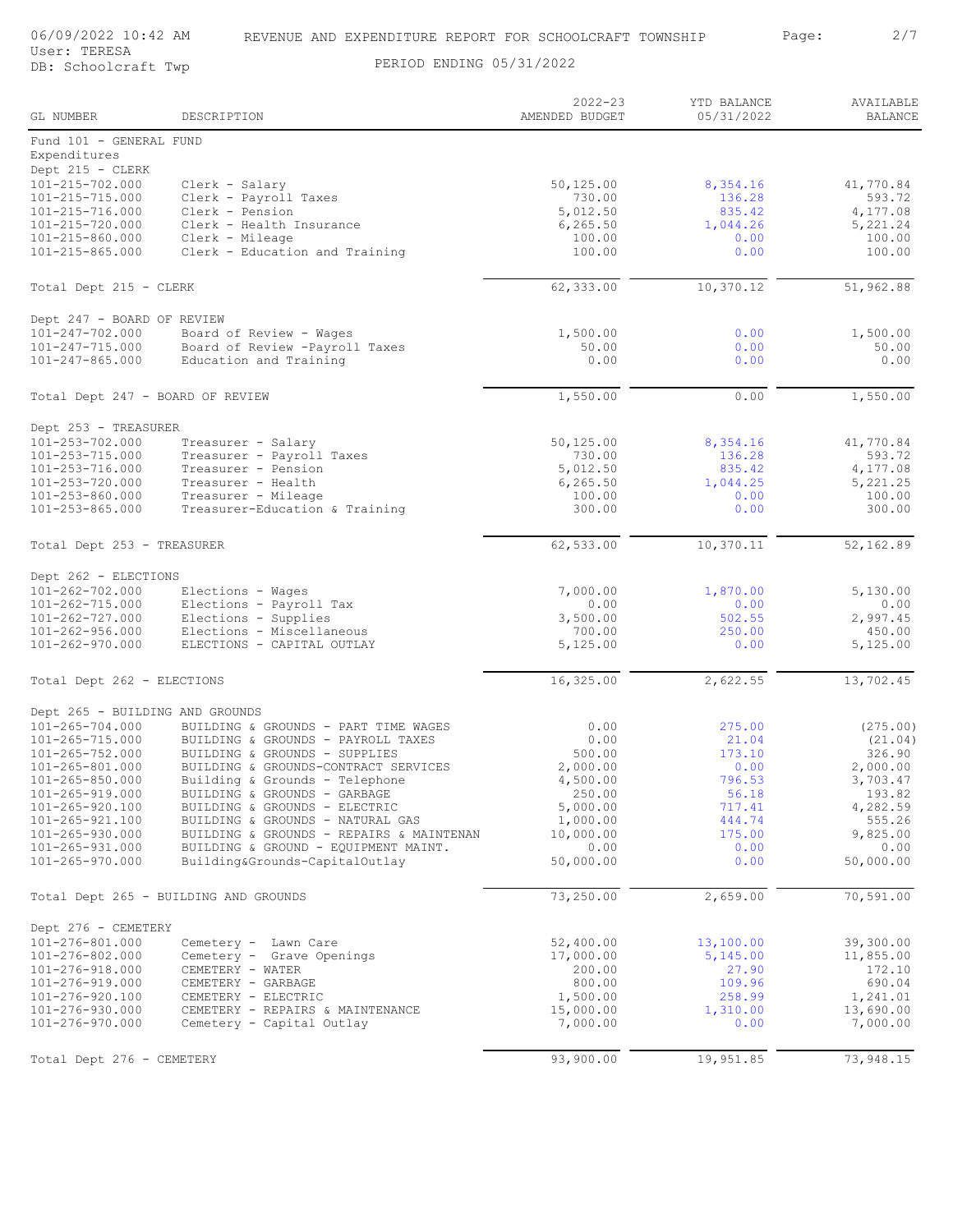| GL NUMBER                               | DESCRIPTION                                                  | $2022 - 23$<br>AMENDED BUDGET | YTD BALANCE<br>05/31/2022 | AVAILABLE<br><b>BALANCE</b> |
|-----------------------------------------|--------------------------------------------------------------|-------------------------------|---------------------------|-----------------------------|
| Fund 101 - GENERAL FUND<br>Expenditures |                                                              |                               |                           |                             |
| Dept 299 - ADMINISTRATION               |                                                              |                               |                           |                             |
| 101-299-706.000                         | Administration - Wages                                       | 21,525.00                     | 4,763.00                  | 16,762.00                   |
| 101-299-715.000                         | Administration - Payroll Taxes                               | 1,650.00                      | 364.36                    | 1,285.64                    |
| 101-299-721.000                         | Administration-Retiree Health                                | 0.00                          | 0.00                      | 0.00                        |
| 101-299-727.000                         | Administration - Supplies                                    | 6,000.00                      | 1,013.99                  | 4,986.01                    |
| 101-299-728.000                         | Administration - Postage                                     | 10,000.00                     | 2,000.00                  | 8,000.00                    |
| 101-299-731.000                         | Admin-Printing and Publication                               | 2,500.00                      | 1,923.60                  | 576.40                      |
| 101-299-741.000                         | Admin-Dues and Memberships                                   | 7,000.00                      | 2,068.00                  | 4,932.00                    |
| 101-299-751.000                         | Admin- Computer Support/Softwr                               | 20,000.00                     | 8,295.78                  | 11,704.22                   |
| 101-299-801.000                         | Admin - Audit and Accounting<br>Administration - Engineering | 9,000.00                      | 400.00                    | 8,600.00                    |
| 101-299-802.100<br>101-299-803.000      | ADMIN-OTHER PROFESSIONAL SERVICES                            | 10,000.00<br>0.00             | 1,073.10<br>0.00          | 8,926.90<br>0.00            |
| 101-299-826.000                         | Administration - Legal Fees                                  | 12,000.00                     | 1,917.44                  | 10,082.56                   |
| 101-299-900.000                         | Bank Fees                                                    | 150.00                        | 0.26                      | 149.74                      |
| 101-299-910.000                         | Administration - Insurance                                   | 15,000.00                     | 14,725.00                 | 275.00                      |
| 101-299-956.000                         | ADMIN - MISCELLANEOUS                                        | 0.00                          | 0.00                      | 0.00                        |
| 101-299-970.000                         | Admin - Capital Outlay                                       | 10,000.00                     | 0.00                      | 10,000.00                   |
|                                         |                                                              |                               |                           |                             |
| Total Dept 299 - ADMINISTRATION         |                                                              | 124,825.00                    | 38, 544.53                | 86,280.47                   |
| Dept 336 - FIRE PROTECTION              |                                                              |                               |                           |                             |
| $101 - 336 - 801.000$                   | Fire Protection -Contract Serv                               | 198,678.00                    | 50,176.05                 | 148,501.95                  |
| Total Dept 336 - FIRE PROTECTION        |                                                              | 198,678.00                    | 50,176.05                 | 148,501.95                  |
|                                         |                                                              |                               |                           |                             |
| Dept 345 - COMPLIANCE                   |                                                              |                               |                           |                             |
| 101-345-702.000                         | Compliance Officer Wages                                     | 8,000.00                      | 1,684.00                  | 6,316.00                    |
| 101-345-715.000                         | Compliance Officer Taxes                                     | 615.00                        | 128.81                    | 486.19                      |
| 101-345-801.000                         | COMPLIANCE - CONTRACTED SERVICES*                            | 1,500.00                      | 0.00                      | 1,500.00                    |
| 101-345-860.000                         | Compliance Officer Mileage                                   | 2,500.00                      | 496.68                    | 2,003.32                    |
| Total Dept 345 - COMPLIANCE             |                                                              | 12,615.00                     | 2,309.49                  | 10,305.51                   |
|                                         |                                                              |                               |                           |                             |
| Dept 445 - DRAIN<br>101-445-801.000     | Drain-Public Benefit                                         | 2,000.00                      | 0.00                      | 2,000.00                    |
| Total Dept 445 - DRAIN                  |                                                              | 2,000.00                      | 0.00                      | 2,000.00                    |
|                                         |                                                              |                               |                           |                             |
| Dept 446 - ROADS AND HIGHWAYS           |                                                              |                               |                           |                             |
| $101 - 446 - 801.000$                   | Roads and Highways -Contracted                               | 250,000.00                    | 5,417.58                  | 244,582.42                  |
| Total Dept 446 - ROADS AND HIGHWAYS     |                                                              | 250,000.00                    | 5, 417.58                 | 244,582.42                  |
|                                         |                                                              |                               |                           |                             |
| Dept 448 - STREET LIGHTS                |                                                              |                               |                           |                             |
| 101-448-920.000                         | Street Lights - Canal Zone                                   | 2,000.00                      | 201.60                    | 1,798.40                    |
| 101-448-921.000                         | STREET LIGHTS-PRAIRIE EDGE 1 & 2                             | 2,000.00                      | 323.22                    | 1,676.78                    |
| 101-448-922.000                         | Street Lights - Stonecrest                                   | 1,000.00                      | 100.80                    | 899.20                      |
| 101-448-923.000                         | Street Lights - Sugar Island                                 | 1,200.00                      | 240.08                    | 959.92                      |
|                                         | 101-448-924.000 Street Lights - Other                        | 1,500.00                      | 504.66                    | 995.34                      |
| $101 - 448 - 925.000$                   | STREET LIGHTS - PRAIRIE EDGE 3                               | 700.00                        | 121.47                    | 578.53                      |
| Total Dept 448 - STREET LIGHTS          |                                                              | 8,400.00                      | 1,491.83                  | 6,908.17                    |
| Dept 525 - HAZARDOUS WASTE              |                                                              |                               |                           |                             |
|                                         | 101-525-956.000 Hazardous Waste -Miscellaneous               | 4,500.00                      | 2,889.45                  | 1,610.55                    |
| Total Dept 525 - HAZARDOUS WASTE        |                                                              | 4,500.00                      | 2,889.45                  | 1,610.55                    |
|                                         |                                                              |                               |                           |                             |
| Dept 621 - POLLUTION CONTROL            | 101-621-826.000 Pollution Control - Legal Fees               | 2,100.00                      | 0.00                      | 2,100.00                    |
|                                         |                                                              |                               |                           |                             |
| Total Dept 621 - POLLUTION CONTROL      |                                                              | 2,100.00                      | 0.00                      | 2,100.00                    |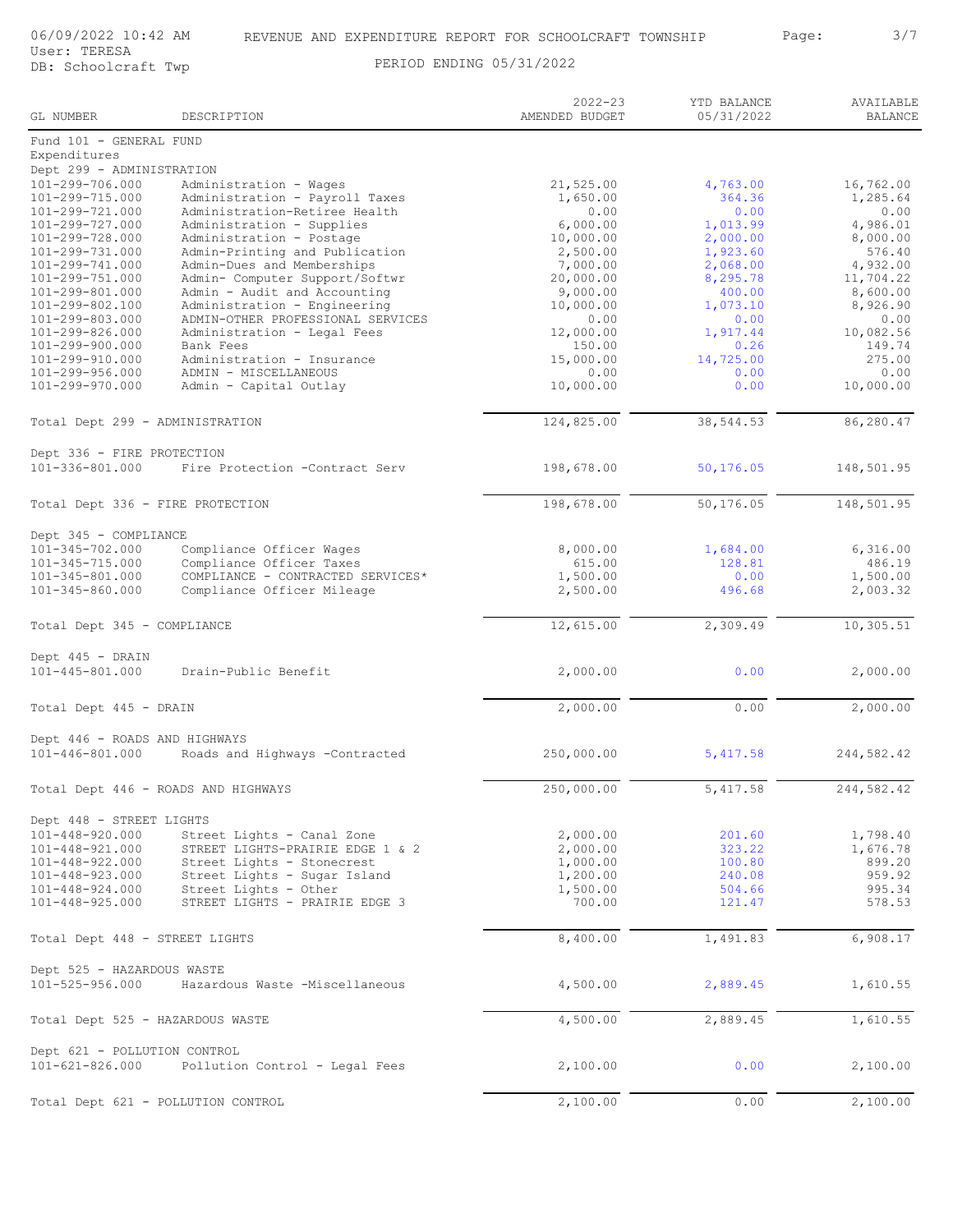06/09/2022 10:42 AM REVENUE AND EXPENDITURE REPORT FOR SCHOOLCRAFT TOWNSHIP Page: 4/7<br>User: TERESA

| ge: | 4/ |
|-----|----|
|-----|----|

| GL NUMBER                                        | DESCRIPTION                                                                         | $2022 - 23$<br>AMENDED BUDGET | YTD BALANCE<br>05/31/2022 | AVAILABLE<br><b>BALANCE</b> |
|--------------------------------------------------|-------------------------------------------------------------------------------------|-------------------------------|---------------------------|-----------------------------|
| Fund 101 - GENERAL FUND<br>Expenditures          |                                                                                     |                               |                           |                             |
| Dept 721 - PLANNING                              |                                                                                     |                               |                           |                             |
| $101 - 721 - 702.000$<br>101-721-715.000         | Planning - Salaries<br>Planning - Payroll Taxes                                     | 3,000.00<br>230.00            | 260.00<br>19.90           | 2,740.00<br>210.10          |
| 101-721-731.000                                  | Planning - Printing and Public                                                      | 2,000.00                      | 168.47                    | 1,831.53                    |
| 101-721-801.000                                  | PLANNING -CONTRACTED SERVICES*                                                      | 500.00                        | 0.00                      | 500.00                      |
| 101-721-826.000                                  | Planning - Legal Fees                                                               | 3,000.00                      | 0.00                      | 3,000.00                    |
| $101 - 721 - 865.000$                            | Education and Training                                                              | 200.00                        | 0.00                      | 200.00                      |
| Total Dept 721 - PLANNING                        |                                                                                     | 8,930.00                      | 448.37                    | 8,481.63                    |
| Dept 722 - ZONING<br>101-722-702.000             | ZBA - Wages                                                                         | 1,000.00                      | 0.00                      | 1,000.00                    |
| 101-722-715.000                                  | ZBA - Payroll Taxes                                                                 | 80.00                         | 0.00                      | 80.00                       |
| 101-722-731.000                                  | ZBA - Printing and Publication                                                      | 2,000.00                      | 259.47                    | 1,740.53                    |
| 101-722-801.000                                  | ZBA - CONTRACTED SERVICES*<br>ZBA - Legal Fees                                      | 500.00                        | 0.00<br>660.54            | 500.00                      |
| 101-722-826.000<br>$101 - 722 - 865.000$         | Education and Training                                                              | 1,500.00<br>200.00            | 0.00                      | 839.46<br>200.00            |
| Total Dept 722 - ZONING                          |                                                                                     | 5,280.00                      | 920.01                    | 4,359.99                    |
| Dept 751 - PARKS                                 |                                                                                     |                               |                           |                             |
| $101 - 751 - 704.000$                            | PARK - PART TIME WAGES                                                              | 10,000.00                     | 125.00                    | 9,875.00                    |
| 101-751-715.000                                  | PARK - PAYROLL TAXES                                                                | 765.00                        | 9.56                      | 755.44                      |
| $101 - 751 - 752.000$                            | PARK - SUPPLIES - NON-INVENTORY                                                     | 1,000.00                      | 193.81                    | 806.19                      |
| $101 - 751 - 758.000$<br>$101 - 751 - 759.000$   | PARK - DIESEL FUEL<br>PARK - GASOLINE/FUEL                                          | 300.00<br>1,100.00            | 1,205.01<br>196.25        | (905.01)<br>903.75          |
| 101-751-801.000                                  | PARKS - CONTRACT SERVICES                                                           | 26,000.00                     | 6,500.00                  | 19,500.00                   |
| $101 - 751 - 861.000$                            | PARK - MILEAGE REIMBURSEMENT                                                        | 0.00                          | 0.00                      | 0.00                        |
| $101 - 751 - 919.000$                            | PARK - GARBAGE SERVICE                                                              | 1,250.00                      | 231.99                    | 1,018.01                    |
| 101-751-920.100<br>$101 - 751 - 929.000$         | PARK - ELECTRIC<br>PARK - WATER QUALITY MONITORING                                  | 1,750.00<br>700.00            | 221.15<br>36.00           | 1,528.85<br>664.00          |
| $101 - 751 - 930.000$                            | PARK - BUILDING REPAIRS/MAINTENANCE                                                 | 2,000.00                      | 0.00                      | 2,000.00                    |
| $101 - 751 - 931.000$                            | PARK - EQUIPMENT REPAIR/MAINTENANCE                                                 | 2,000.00                      | 212.78                    | 1,787.22                    |
| $101 - 751 - 934.000$<br>$101 - 751 - 970.000$   | PARK-LAND & FIELD - REPAIRS/MAINTENANCE<br>Parks - Capital Outlay                   | 10,000.00<br>25,000.00        | 1,308.86<br>0.00          | 8,691.14<br>25,000.00       |
| Total Dept 751 - PARKS                           |                                                                                     | 81,865.00                     | 10,240.41                 | 71,624.59                   |
|                                                  | Dept 753 - SOUTH COUNTY COMMUNITY SERVICES                                          |                               |                           |                             |
| 101-753-830.000                                  | South County Comm. Center                                                           | 12,000.00                     | 0.00                      | 12,000.00                   |
|                                                  | Total Dept 753 - SOUTH COUNTY COMMUNITY SERVICES                                    | 12,000.00                     | 0.00                      | 12,000.00                   |
| Dept 754 - CONCESSION                            |                                                                                     |                               |                           |                             |
| $101 - 754 - 704.000$                            | CONCESSION - PART TIME WAGES                                                        | 0.00                          | 0.00                      | 0.00                        |
| $101 - 754 - 715.000$<br>101-754-752.000         | CONCESSION - PAYROLL TAXES<br>CONCESSION - SUPPLIES - NON-INVENTORY                 | 0.00<br>0.00                  | 0.00<br>0.00              | 0.00<br>0.00                |
| $101 - 754 - 754.000$                            | CONCESSION - SMALL EQUIPMENT EXPENSE                                                | 0.00                          | 0.00                      | 0.00                        |
| 101-754-771.000                                  | CONCESSION-INVENTORY/COST OF GOODS SOLD                                             | 0.00                          | 0.00                      | 0.00                        |
| 101-754-801.000<br>$101 - 754 - 861.000$         | CONCESSION-BLDG&GROUNDS/CONTRACT SERVICE                                            | 0.00                          | 0.00                      | 0.00                        |
| 101-754-909.000                                  | CONCESSION - MILEAGE REIMBURSEMENT<br>CONCESSION - LICENSE EXPENSE                  | 0.00<br>0.00                  | 0.00<br>0.00              | 0.00<br>0.00                |
| 101-754-910.100                                  | CONCESSION - PROFESSIONAL DEVELOPMENT                                               | 0.00                          | 0.00                      | 0.00                        |
| 101-754-920.100                                  | CONCESSION - ELECTRICITY                                                            | 1,000.00                      | 88.03                     | 911.97                      |
| 101-754-930.000<br>101-754-931.000               | CONCESSION - BUILDING REPAIR/MAINTENANCE<br>CONCESSION-EQUIPMENT REPAIR/MAINTENANCE | 250.00<br>250.00              | 0.00<br>0.00              | 250.00<br>250.00            |
| $101 - 754 - 955.000$                            | CONCESSION-MISC EXPENDITURE                                                         | 0.00                          | 0.00                      | 0.00                        |
| 101-754-970.000                                  | CONCESSION - CAPITAL OUTLAY                                                         | 0.00                          | 0.00                      | 0.00                        |
| Total Dept 754 - CONCESSION                      |                                                                                     | 1,500.00                      | 88.03                     | 1,411.97                    |
| Dept 793 - FOURTH OF JULY                        |                                                                                     |                               |                           |                             |
| 101-793-830.100                                  | Independence Day Celebration                                                        | 0.00                          | 0.00                      | 0.00                        |
| Total Dept 793 - FOURTH OF JULY                  |                                                                                     | 0.00                          | 0.00                      | 0.00                        |
| Dept 803 - HISTORICAL SOCIETY<br>101-803-830.200 | Schoolcraft Historical Society                                                      | 500.00                        | 0.00                      | 500.00                      |
| Total Dept 803 - HISTORICAL SOCIETY              |                                                                                     | 500.00                        | 0.00                      | 500.00                      |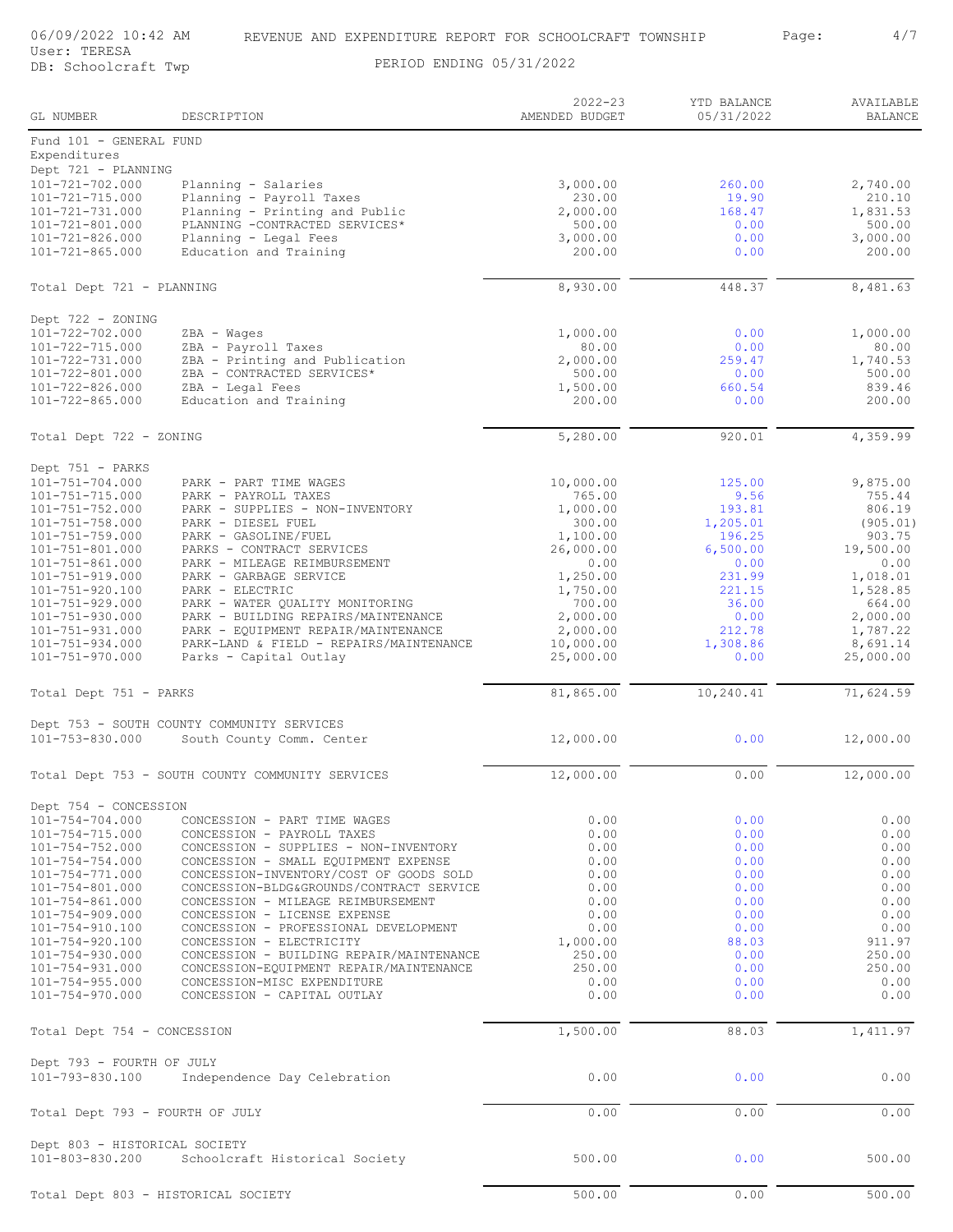User: TERESA

06/09/2022 10:42 AM REVENUE AND EXPENDITURE REPORT FOR SCHOOLCRAFT TOWNSHIP Page: 5/7

| GL NUMBER                                                         | DESCRIPTION                                                    | $2022 - 23$<br>AMENDED BUDGET  | YTD BALANCE<br>05/31/2022 | AVAILABLE<br><b>BALANCE</b> |
|-------------------------------------------------------------------|----------------------------------------------------------------|--------------------------------|---------------------------|-----------------------------|
| Fund 101 - GENERAL FUND<br>Expenditures                           |                                                                |                                |                           |                             |
| Dept 804 - HISTORICAL SOCIETY<br>101-804-830.300                  | Vicksburg Historical Society                                   | 500.00                         | 0.00                      | 500.00                      |
|                                                                   | Total Dept 804 - HISTORICAL SOCIETY                            | 500.00                         | 0.00                      | 500.00                      |
| Dept $999 - N/A$<br>101-999-990.000                               | Principal                                                      | 0.00                           | 0.00                      | 0.00                        |
| Total Dept 999 - N/A                                              |                                                                | 0.00                           | 0.00                      | 0.00                        |
| Total - Function Unclassified                                     |                                                                | 1,179,415.00                   | 181,164.80                | 998,250.20                  |
| TOTAL EXPENDITURES                                                |                                                                | 1, 179, 415.00                 | 181,164.80                | 998,250.20                  |
| Fund 101 - GENERAL FUND:<br>TOTAL REVENUES<br>TOTAL EXPENDITURES  |                                                                | 1,001,900.00<br>1, 179, 415.00 | 129,088.28<br>181,164.80  | 872,811.72<br>998,250.20    |
| NET OF REVENUES & EXPENDITURES                                    |                                                                | (177, 515.00)                  | (52, 076.52)              | (125, 438.48)               |
| Revenues<br>Function: Unclassified<br>Dept 000<br>220-000-672.100 | Fund 220 - BARTON LAKE WEED FUND<br>SPECIAL ASSESSMENT REVENUE | 38,750.00                      | 0.00                      | 38,750.00                   |
|                                                                   |                                                                |                                |                           |                             |
| Total Dept 000                                                    |                                                                | 38,750.00                      | 0.00                      | 38,750.00                   |
| Total - Function Unclassified                                     |                                                                | 38,750.00                      | 0.00                      | 38,750.00                   |
| TOTAL REVENUES                                                    |                                                                | 38,750.00                      | 0.00                      | 38,750.00                   |
| Expenditures<br>Function: Unclassified<br>Dept 000                |                                                                |                                |                           |                             |
| 220-000-801.000<br>220-000-801.018                                | Contracted Services*<br>CONTRACT SERVICES 2018-2022            | 0.00<br>38,750.00              | 0.00<br>2,625.00          | 0.00<br>36,125.00           |
| Total Dept 000                                                    |                                                                | 38,750.00                      | 2,625.00                  | 36,125.00                   |
| Total - Function Unclassified                                     |                                                                | 38,750.00                      | 2,625.00                  | 36,125.00                   |
| TOTAL EXPENDITURES                                                |                                                                | 38,750.00                      | 2,625.00                  | 36,125.00                   |
| TOTAL REVENUES<br>TOTAL EXPENDITURES                              | Fund 220 - BARTON LAKE WEED FUND:                              | 38,750.00<br>38,750.00         | 0.00<br>2,625.00          | 38,750.00<br>36,125.00      |
| NET OF REVENUES & EXPENDITURES                                    |                                                                | 0.00                           | (2, 625.00)               | 2,625.00                    |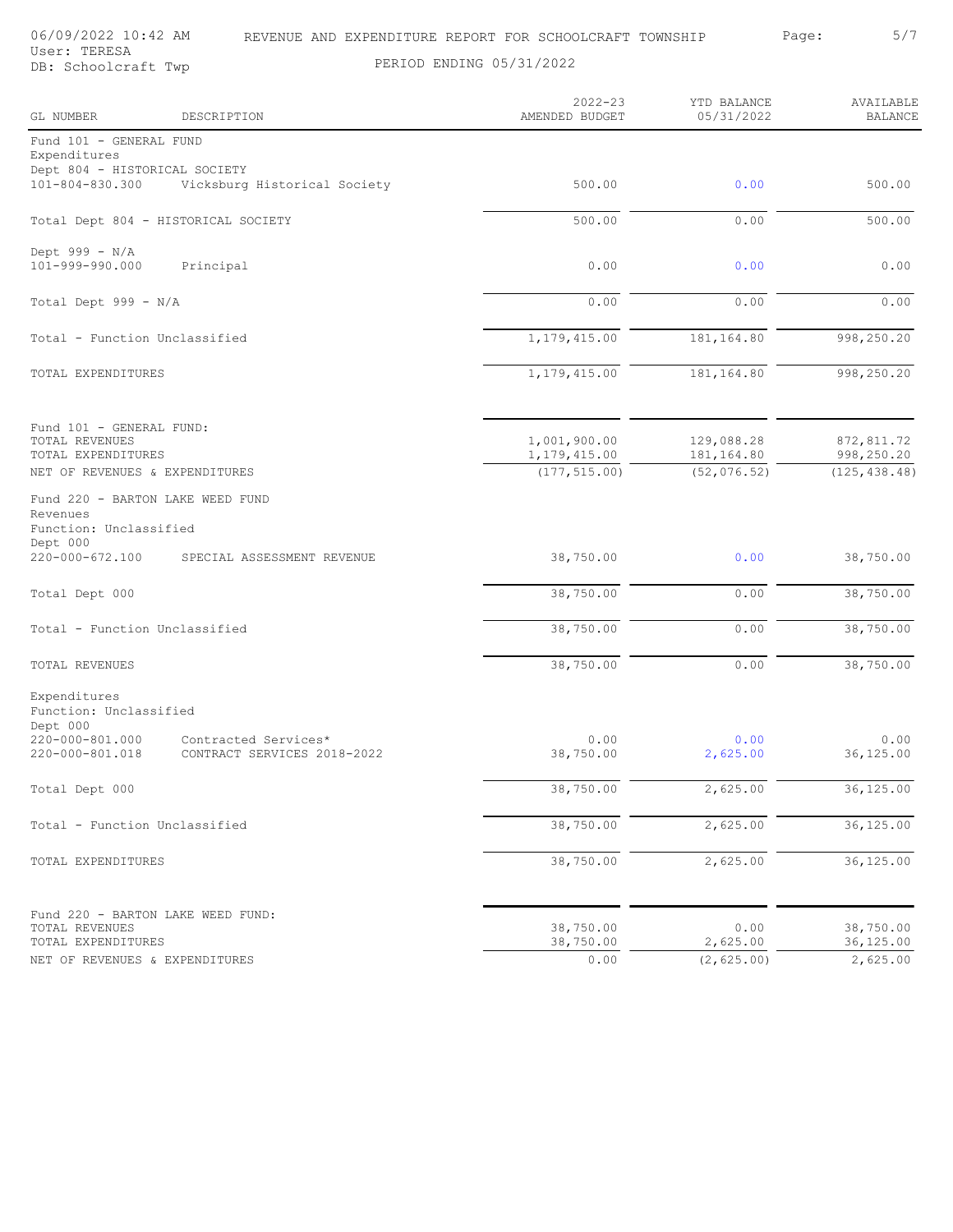06/09/2022 10:42 AM REVENUE AND EXPENDITURE REPORT FOR SCHOOLCRAFT TOWNSHIP Page: 6/7<br>User: TERESA

User: TERESA

DB: Schoolcraft Twp PERIOD ENDING 05/31/2022

2022-23 YTD BALANCE AVAILABLE 05/31/2022 BALANCE  $\overline{\phantom{0}}$ 

| <b>GL NUMBER</b>                                   | DESCRIPTION                       | AMENDED BUDGET | 05/31/2022 | <b>BALANCE</b> |
|----------------------------------------------------|-----------------------------------|----------------|------------|----------------|
|                                                    | Fund 222 - SUNSET LAKE WEED FUND  |                |            |                |
| Revenues                                           |                                   |                |            |                |
| Function: Unclassified<br>Dept 000                 |                                   |                |            |                |
| 222-000-672.100                                    | SPECIAL ASSESSMENT REVENUE        | 20,200.00      | 0.00       | 20,200.00      |
| 222-000-680.000                                    | Contributions/Donations           | 0.00           | 0.00       | 0.00           |
| Total Dept 000                                     |                                   | 20,200.00      | 0.00       | 20,200.00      |
|                                                    |                                   |                |            |                |
| Total - Function Unclassified                      |                                   | 20,200.00      | 0.00       | 20,200.00      |
| <b>TOTAL REVENUES</b>                              |                                   | 20,200.00      | 0.00       | 20,200.00      |
| Expenditures<br>Function: Unclassified<br>Dept 000 |                                   |                |            |                |
| $222 - 000 - 801.000$                              | Contracted Services*              | 20,200.00      | 0.00       | 20,200.00      |
| Total Dept 000                                     |                                   | 20,200.00      | 0.00       | 20,200.00      |
| Total - Function Unclassified                      |                                   | 20,200.00      | 0.00       | 20,200.00      |
| TOTAL EXPENDITURES                                 |                                   | 20,200.00      | 0.00       | 20,200.00      |
|                                                    |                                   |                |            |                |
|                                                    | Fund 222 - SUNSET LAKE WEED FUND: |                |            |                |
| <b>TOTAL REVENUES</b>                              |                                   | 20,200.00      | 0.00       | 20,200.00      |
| TOTAL EXPENDITURES                                 |                                   | 20,200.00      | 0.00       | 20,200.00      |
| NET OF REVENUES & EXPENDITURES                     |                                   | 0.00           | 0.00       | 0.00           |